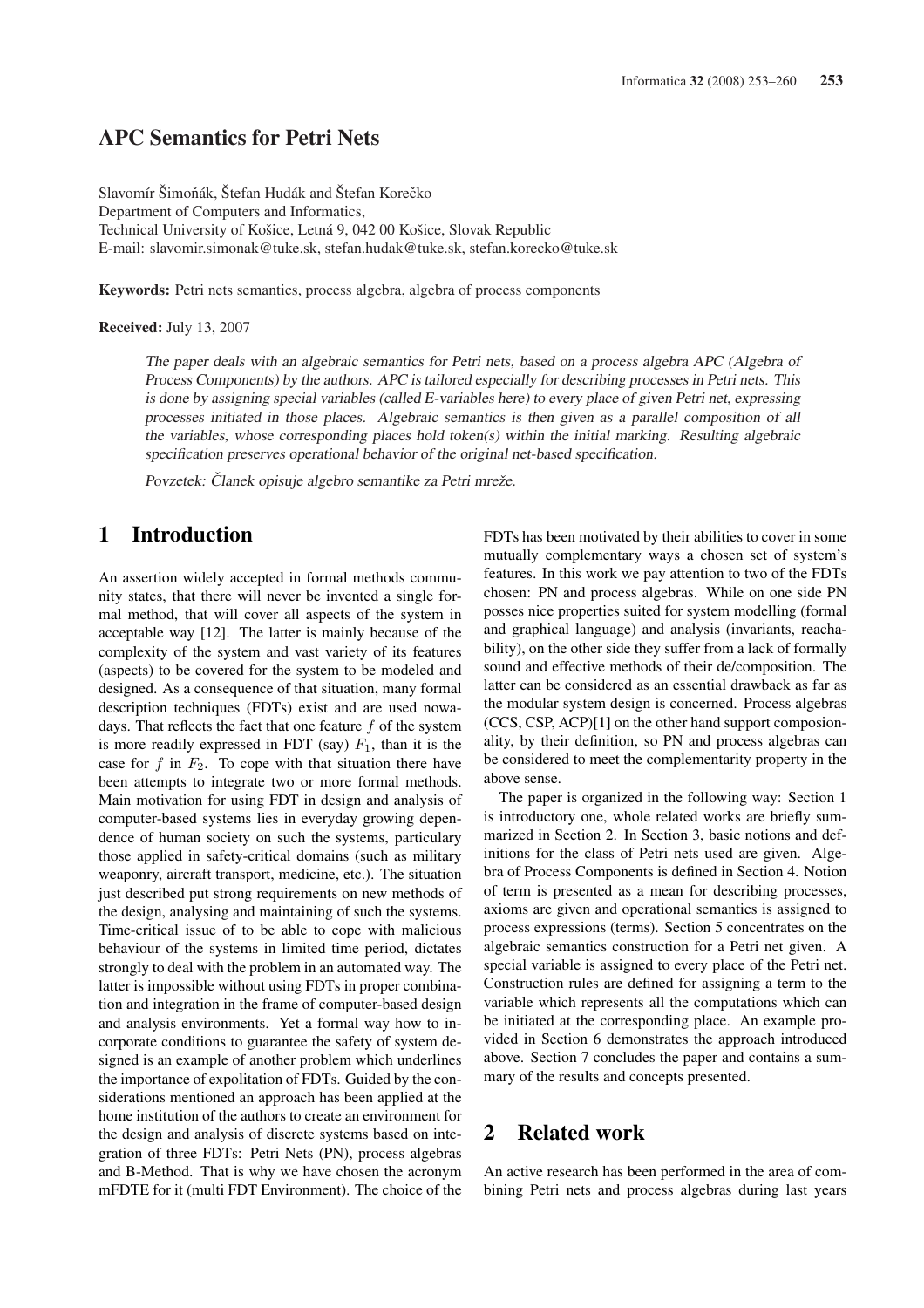$[4, 5, 2, 6, 10, 11]$ . It will be mentioned further  $[3]$ , where authors propose an approach to algebraic semantics for Hierarchical P/T nets. PTNA (Place/Transition Net Algebra) is defined there, based on process algebra ACP and an algebraic semantics for P/T nets is given such that a P/T net and its term representation have the same operational behavior. The actions of the algebra presented correspond to the consumption and production of tokens by transitions. Results achieved are further extended to hierarchical P/T nets. In [11] relations among nets, terms and formulas are treated. Particularly relations are defined via properly defined semantics: net semantics of terms and process semantics of nets. The most influential works in the line we follow here are [5, 2]. In [5] relations between the process algebra, called there PBC (Petri Box Calculus) and a class of Place Transition Nets (safe P/T nets) are studied. Syntax and semantics of PBC terms are carefully selected to allow to define a transformation yielding P/T nets preserving structural operational semantics of the source terms. The transformation allows composition of P/T nets. In work [2] authors treat the issue of partial-order algebras and their relations to P/T nets based on the theory of BPA and ACP.

Within our work we propose the general approach to characterising PN in form of E-(B-) terms. General (not only interleaving) semantics is given, and the results obtained in this respect are published in [9]. mFDT Environment is under construction, based on FDT interfaces by the authors, which aims to integrate the three formal methods mentioned above.

### 3 **Petri Nets**

We assume the class of ordinary Petri nets [18] within this paper, and brief description of the basic notions follows [7].

**Definition 1.** The Petri net is a 4-tuple  $N$  $\overline{\phantom{0}}$  $(P, T, pre, post)$ , where P is a finite set of places, T is a finite set of transitions  $(P \cap T = \emptyset)$ , pre:  $P \times T \rightarrow \{0, 1\}$  is the preset function and post:  $P \times T \rightarrow \{0, 1\}$  is the postset function.

By the marking of PN  $N = (P, T, pre, post)$  we mean a totally defined function m:  $P \rightarrow \mathbb{N}$ , where  $\mathbb N$  is the set of natural numbers. We denote marked net with initial marking  $m_0$  as  $N_0 = (N, m_0)$  or  $N_0 = (P, T, pre, post, m_0)$ .

Some useful notations can be defined:

•
$$
t = {p|pre(p, t) \neq 0}
$$
 the set of preconditions of t

$$
t^{\bullet} = \{p|post(p, t) \neq 0\}
$$
 the set of postconditions of t

$$
p^{\bullet} = \{t | pre(p, t) \neq 0\}, \, \mathbf{^{\bullet}}p = \{t | post(p, t) \neq 0\}
$$

We say that t is enabled in m (and denote it  $m \xrightarrow{t}$ ) if for every  $p \in \cdot^{\bullet} t$ ,  $m(p) \ge pre(p, t)$ . The effect of firing t in m is the creation of a new marking  $m'(m \stackrel{t}{\rightarrow} m')$  and  $m'$  is defined in the following way:

$$
m'(p) = m(p) - pre(p, t) + post(p, t), p \in P, t \in T
$$

Denotation  $(N, m) \stackrel{t}{\rightarrow} (N, m')$  is alternatively used within the paper for expressing a step of computation  $(m \stackrel{t}{\rightarrow} m')$  within the Petri net N. The set of reachable markings for given Petri net  $N_0 = (P, T, pre, post, m_0)$ we define by

$$
\mathcal{R}(N_0) = \{m|m_0 \stackrel{\sigma}{\rightarrow} m\}
$$

where  $\sigma = t_1, t_2...t_r$  stands for an admissible firing sequence in  $N_0$ . We also can define the language of Petri net  $N_0$ :

$$
\mathcal{L}(N_0) = \{ \sigma \in T^* | m_0 \overset{\sigma}{\to} m \}
$$

# **APC - Algebra of Process**  $\boldsymbol{4}$ **Components**

Process algebra APC [8, 16] is inspired by the process algebra ACP [1]. ACP is modified in a way, that allows for comfortable description of PN processes in the algebraic way. We use the same operators for the sequential  $\left(\cdot\right)$  and the alternative  $\left(\cdot\right)$  composition respectively and corresponding axioms also hold in algebra APC (Table 1). ACP's communication function  $(\gamma)$  and its extension communication merge operator (|), are not present in APC. A composition function  $(\pi)$  and a special composition operator (|||) are introduced into the algebra APC instead. The impact of an introduction of the two operators will be treated later.

APC is defined as a couple  $(P, \Sigma)$ , where P (the domain) is represented by the set of constants, set of variables and set of all processes (terms) we are able to express.  $\Sigma$  (the signature) contains function (operator) symbols. It is supposed that, the set of variables contain arbitrary many of them  $(x,y,...)$ . Terms containing variable(s) are called *open* terms, otherwise terms are closed.

#### 4.1 **Syntactical issues**

From the syntactical point of view APC contains a number of constants a, b, c, ... (we use the set  $A = \{a, b, c, ...\}$ for referring to them) a special constant  $\delta$  (deadlock) and operators:  $+, \cdot, \parallel$  (parallel composition),  $\parallel$  (left merge) and || (process component composition). It also contains a (partial) commutative composition function  $\pi$ , denoting the merging of process components. Now we will define APC terms:

Definition 2. 1. variables are APC terms.

- 2. constants  $a \in A$  and a special constant  $\delta$  are APC terms,
- 3. if u, v are APC terms, then  $u + v$ ,  $u \cdot v$ ,  $u \parallel v, u \parallel v, u \parallel$  w are APC terms,
- 4. if u is APC term, then  $u^{[c]}$ ,  $c \in \mathbb{N}$  is also APC term.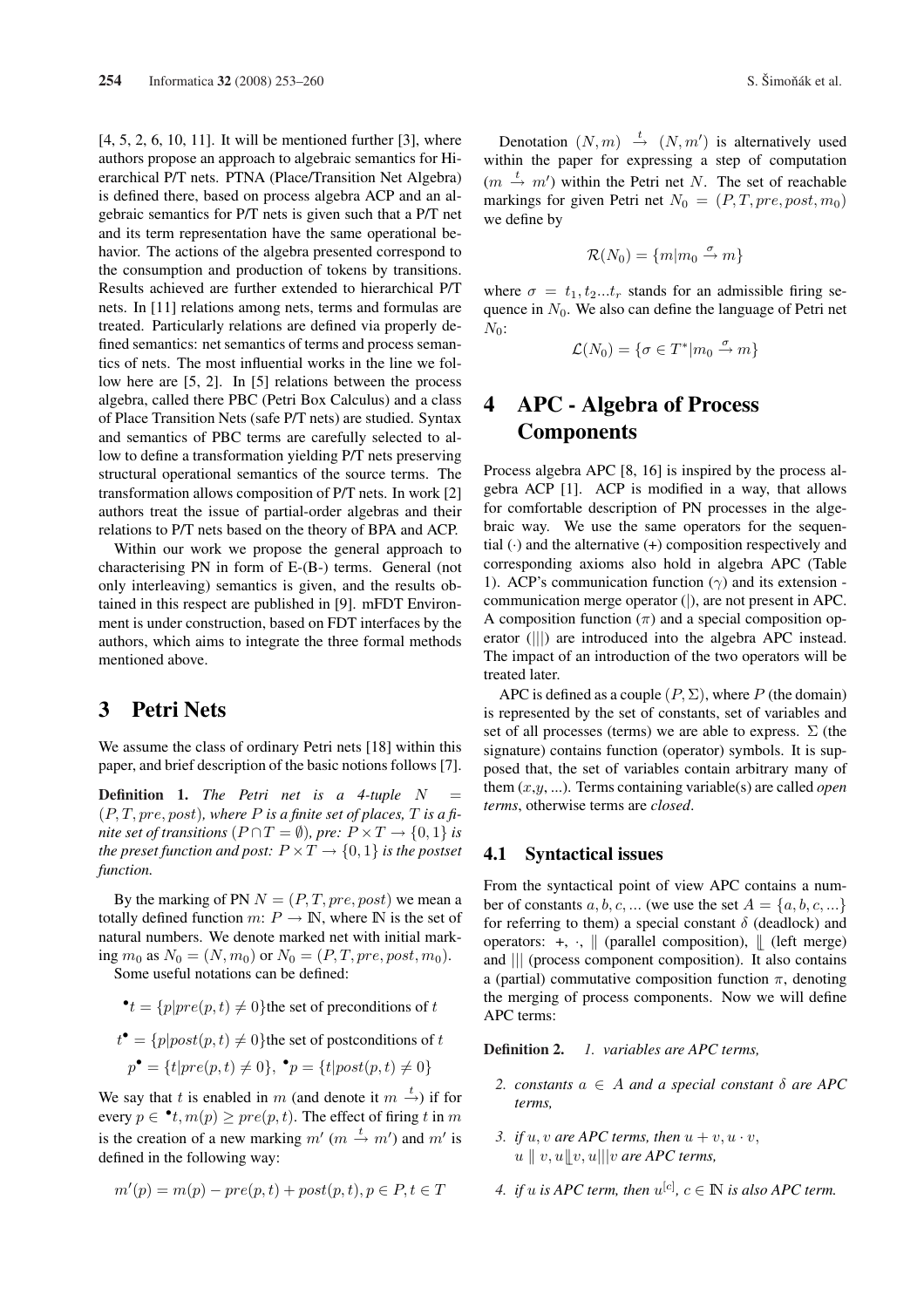All these terms are part of P - the domain of APC. P can further be subdivided into two parts  $P_A$  and  $P_C$  $(P = P_A \cup P_C)$ . Terms belonging to the set  $P_A$  defined by items 1, 2 and 3 of Definition 2 (i.e. those without the superscript notation) represent the set of *true processes*. Terms from the set  $P_C$  (superscripted) represent the set of process components.

Only difference between the (true) process and process component is, that while the process is able to execute actions, process component is introduced for synchronization purpose only. The latter is only able to join with its counterpart(s) (other process component(s) fitting for being synchronized to) in order to form a true process. The composition function  $\pi$  is defined as follows:

$$
\pi: P_C \times \dots \times P_C \to P_A \tag{1}
$$

A connection between the composition function  $\pi$  and the process component composition operator (|||) can be expressed as:  $x_1||...||x_n = \pi(x_1,...,x_n)$  when  $\pi(x_1,...,x_n)$  is defined. Axioms of algebra APC can be found in Table 1. Within the table  $u, v, z, x_1, ..., x_n$  stand for processes,  $a \in A$  and  $\delta$  are constants.

| $u+v=v+u$                                   | A1             |
|---------------------------------------------|----------------|
| $u+u=u$                                     | A <sub>2</sub> |
| $(u + v) + z = u + (v + z)$                 | A <sub>3</sub> |
| $(u + v) \cdot z = uz + vz$                 | A4             |
| $(u \cdot v) \cdot z = u \cdot (v \cdot z)$ | A5             |
| $u  v = u  v + v  u + u  v$                 | A6             |
| $(u + v)    z = u    z + v    z$            | A7             |
| $u   (v+z) = u   v+u   z$                   | A8             |
| $au  v = a(u  v)$                           | A <sup>9</sup> |
| $(u + v)$ $z = u    z + v    z$             | A10            |
| $x_1    x_n = \pi(x_1,,x_n)$ if             | A11            |
| $\pi(x_1, , x_n)$ is defined                |                |
| $x_1    x_n = \delta$ otherwise             |                |
| $u+\delta=u$                                | A12            |
| $\delta \cdot u = \delta$                   | A13            |

Table 1: Axioms of APC

Theorem 1. In the case of the parallel composition of more than two processes the following equality (expansion theorem) can be proven:

$$
x_1 \| \dots \| x_n = \sum_{1 \le i \le n} x_i \| \big( \frac{1 \le j \le n, j \ne i}{n} \big) + \tag{2}
$$

$$
\sum_{2 \leq k \leq n} \sum_{i \leq i_1 \leq \dots \leq i_k \leq n} \sum_{(x_{i_1} | ||...|| | x_{i_k}) \perp (i_1, \dots, i_k, x_j)} (x_{i_1} || ... || x_{i_k}) \perp (i_1, \dots, i_k, x_j)
$$

**Proof 1.** By induction on  $n$ , the number of processes. The case for  $n = 2$  is treated by the axiom A6, Table 1. The induction step is as follows:

$$
(x_1\|\ldots\|x_{n+1})=(x_1\|\ldots\|x_n)\|x_{n+1}
$$

Denoting the RHS of original theorem as  $E$ , we can write:

$$
(x_1||...||x_n)||x_{n+1} = E[|x_{n+1}+x_{n+1}||E+E|||x_{n+1} \quad (3)
$$

Now we have three summands, each of them will be treated separately. Let's start dealing with the first of them.

$$
E \|\, x_{n+1} = \sum_{1 \leq i \leq n} x_i \|\, \binom{\sum_{1 \leq i \leq n} x_i}{n} \|\, \binom{\sum_{2 \leq k \leq n} 1 \leq i_1 < \dots < i_k \leq n}{n}}{\sum_{2 \leq k \leq n} \sum_{i=1, \dots, i_k} (x_{i_1} |\|\ldots \|\, |x_{i_k})
$$
\n
$$
\|\, \binom{\sum_{1 \leq j \leq n, j \neq i_1, \dots, i_k}}{n} \|\, \binom{\sum_{1 \leq j \leq n, j \neq i_1, \dots, i_k}}{n} \|\, \binom{\sum_{1 \leq i \leq n} x_i \|\, \binom{\sum_{1 \leq j \leq n, j \neq i_1, \dots, i_k}}{n}}{n} \|\, \binom{\sum_{1 \leq j \leq n, j \neq i_1, \dots, i_k}}{n} \|\, \binom{\sum_{1 \leq j \leq n, j \neq i_1, \dots, i_k}}{n} \|\, \binom{\sum_{1 \leq i \leq n, j \neq i_1, \dots, i_k}}{n} \|\, \binom{\sum_{1 \leq i \leq n, j \neq i_1, \dots, i_k}}{n} \|\, \binom{\sum_{1 \leq i \leq n, j \neq i_1, \dots, i_k}}{n} \|\, \binom{\sum_{1 \leq j \leq n+1, j \neq i_1, \dots, i_k}}{n} \|\, \binom{\sum_{1 \leq j \leq n+1, j \neq i_1, \dots, i_k}}{n} \|\, \binom{\sum_{1 \leq j \leq n+1, j \neq i_1, \dots, i_k}}{n} \|\, \binom{\sum_{1 \leq j \leq n+1, j \neq i_1, \dots, i_k}}{n} \|\, \binom{\sum_{1 \leq j \leq n+1, j \neq i_1, \dots, i_k}}{n} \|\, \binom{\sum_{1 \leq j \leq n+1, j \neq i_1, \dots, i_k}}{n} \|\, \binom{\sum_{1 \leq j \leq n, j \neq i_1, \dots, i_k}}{n} \|\, \binom{\sum_{1 \leq j \leq n, j \neq i_1, \dots, i_k}}{
$$

The second summand of  $(3)$  can be expressed as follows:

$$
x_{n+1} \lfloor E = x_{n+1} \lfloor \left( \frac{1 \le j \le n+1, j \ne n+1}{\|} x_j \right)
$$

The third one represents the process components composi $tion:$ 

$$
E|||x_{n+1} = \left(\sum_{1 \leq i \leq n} x_i \right) \left(\frac{1 \leq j \leq n, j \neq i}{\|T\|} x_j\right) |||x_{n+1} +
$$
  

$$
\left(\sum_{2 \leq k \leq n} \sum_{1 \leq i_1 < \dots < i_k \leq n} (x_{i_1} ||...|| |x_{i_k})\right)
$$
  

$$
\left(\left(\frac{1 \leq j \leq n, j \neq i_1, \dots, i_k}{\|T\|} x_j\right) |||x_{n+1}\right) =
$$
  

$$
\sum_{1 \leq i \leq n} (x_i |||x_{n+1}) \left(\left(\frac{1 \leq j \leq n, j \neq i}{\|T\|} x_j\right) +
$$
  

$$
\left(\sum_{3 \leq k \leq n+1} \sum_{1 \leq i_1 < \dots < i_k \leq n+1} (x_{i_1} |||...|| |x_{i_k})\right)
$$
  

$$
\left(\left(\sum_{1 \leq j \leq n, j \neq i_1, \dots, i_k} x_j\right)\right)
$$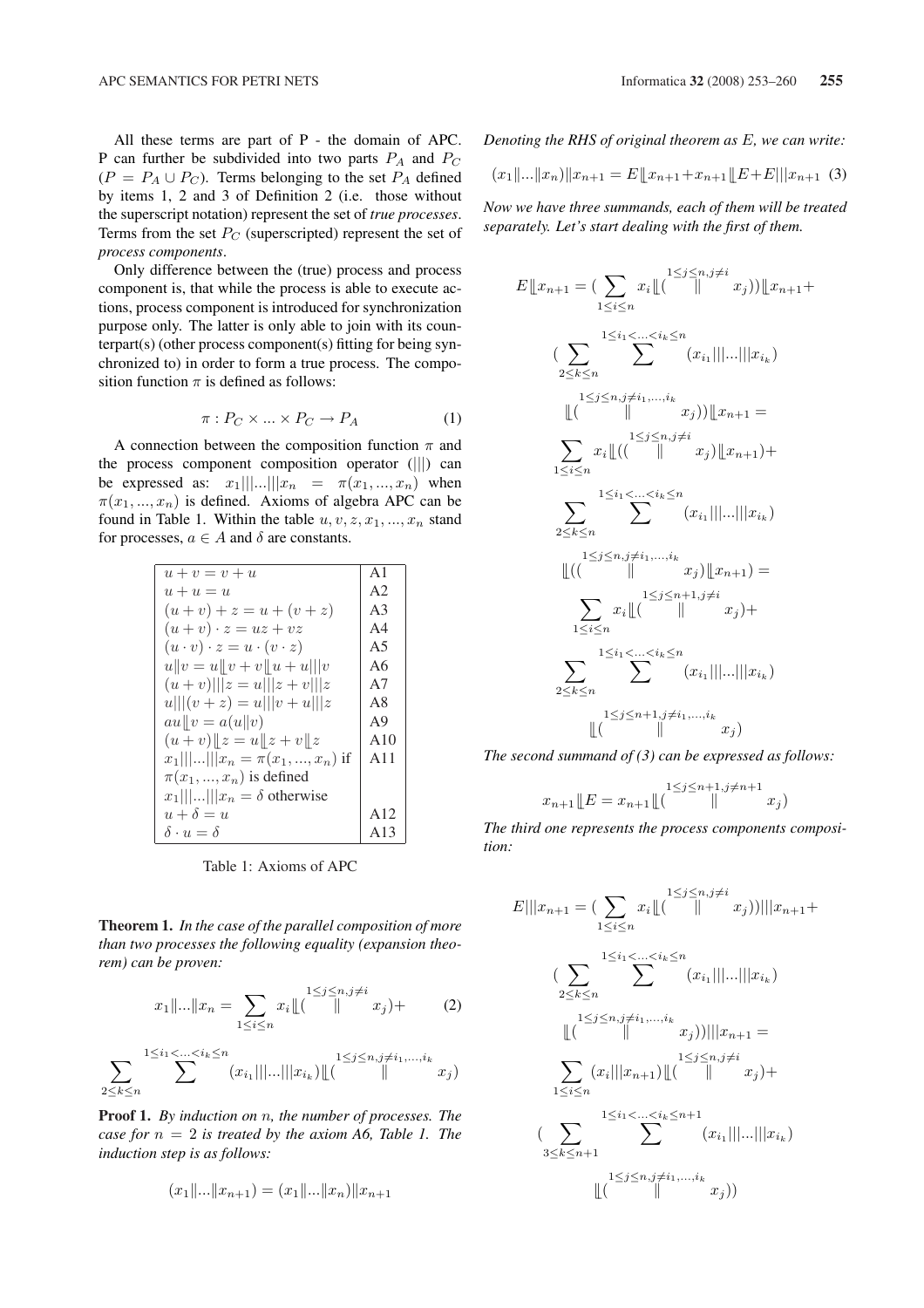Summing up the three summands we have:

$$
(x_1 \|... \|x_n\|x_{n+1}) = \sum_{1 \le i \le n+1} x_i \left\lfloor \binom{1 \le j \le n+1, j \ne i}{n} x_j \right\rfloor +
$$

$$
\sum_{2 \le k \le n+1} \sum_{1 \le j \le n+1, j \ne i_1, ..., i_k} (x_{i_1} \| ... \| x_{i_k})
$$

$$
\left\lfloor \binom{1 \le j \le n+1, j \ne i_1, ..., i_k}{n} x_j \right\rfloor
$$

#### $4.2$ **Semantics issues**

Constants  $a, b, c \in A$  are called atomic actions, and are considered indivisible actions (events). The sequential composition operator  $\left(\cdot\right)$  function can be explained as follows:  $x \cdot y$  is the process that first executes x and after finishing it, starts y. The alternative composition (+):  $x + y$  is the process that either executes  $x$  or  $y$  (choice). The meaning of parallel composition  $(\|)$  follows: considering the merge of two processes  $x||y$ , we recognize three possibilities to proceed. Either we start with a first step of  $x$  (given by  $x||y$ , or a first step from y  $(y||x)$  or we check a possibility to compose processes by means of process components composition operator -  $x|||y$ . The result of this composition of course is different from  $\delta$  only in a case, when the composition function  $\pi$  is defined.

To assign an operational semantics to process expressions, we determine, which actions a process can perform. The fact, that process represented by the term  $t$  can execute action a and turn to the term s is denoted by:  $t \stackrel{a}{\longrightarrow} s$  (or alternatively a is enabled in t). The symbol  $\sqrt{\ }$  stands for successful termination and thus  $t \stackrel{a}{\longrightarrow} \sqrt{\ }$  denotes a fact that  $t$  can terminate by executing  $a$ . An inductive definition of action relations is given in the Table 2.



Table 2: Transition relations for APC terms

# **APC semantics for Petri Nets** 5

In this section the transformation description is given in detail [16]. We start with creating a special variable for every place in the PN  $N$  to be transformed. We call these variables E-variables here, and they will be bound to terms, representing possible computations started from given place in PN, later. So the value (term) assigned to a particular variable depends on the structure of the net in the vicinity of a place associated. So considering the place  $p$ , variable  $E(p)$  will be bound to a term representing all the computations within the net  $N$ , which are initiated in  $p$ .



Figure 1: Petri net fragments

Basic situations are captured in Fig. 1. In the case a) a situation is depicted, where no arcs are connected to the place investigated.

This results to the assignment of a term representing no computations to the variable corresponding to such place, i.e.  $\delta$  (deadlock). Case b) stands for an alternative composition (choice). If a token is situated in place  $p$ , a choice is to be made, and only one of transitions  $t_1, ..., t_n$  can fire. Case c) represents general composition, where tokens must be present in all pre-places of transition  $t$ . If some of these places does not contain a token, firing of  $t$  is not possible. After firing of  $t$ , however post-places of it are marked and thus processes initiated in those places are enabled.

General composition (case c) can be understood as a generalization of the three basic compositions - sequential, parallel and synchronization (Fig. 2) - three of four basic composition mechanisms (with alternative composition) used within the APC. If  $n$  is the number of pre-places and  $m$ , the number of post-places of a transition  $t$ :

- $n = 1 \wedge m = 1$  we obtain sequential composition  $(case a)$  of Fig. 2),
- $n = 1 \wedge m > 1$  we obtain parallel composition (case b) of Fig.  $2$ ),
- $n > 1 \wedge m = 1$  we obtain synchronization (case c) of Fig.  $2$ ).

Now we can proceed by constructing terms representing possible computations for given places of PN  $N$ . These will be bound to a corresponding E-variables in a way given by the definition:

**Definition 3.** According to the structure of Petri net in the vicinity of a given place, terms are bound to corresponding variables for elementary situations depicted in figures Fig. 1 and Fig. 2 as follows: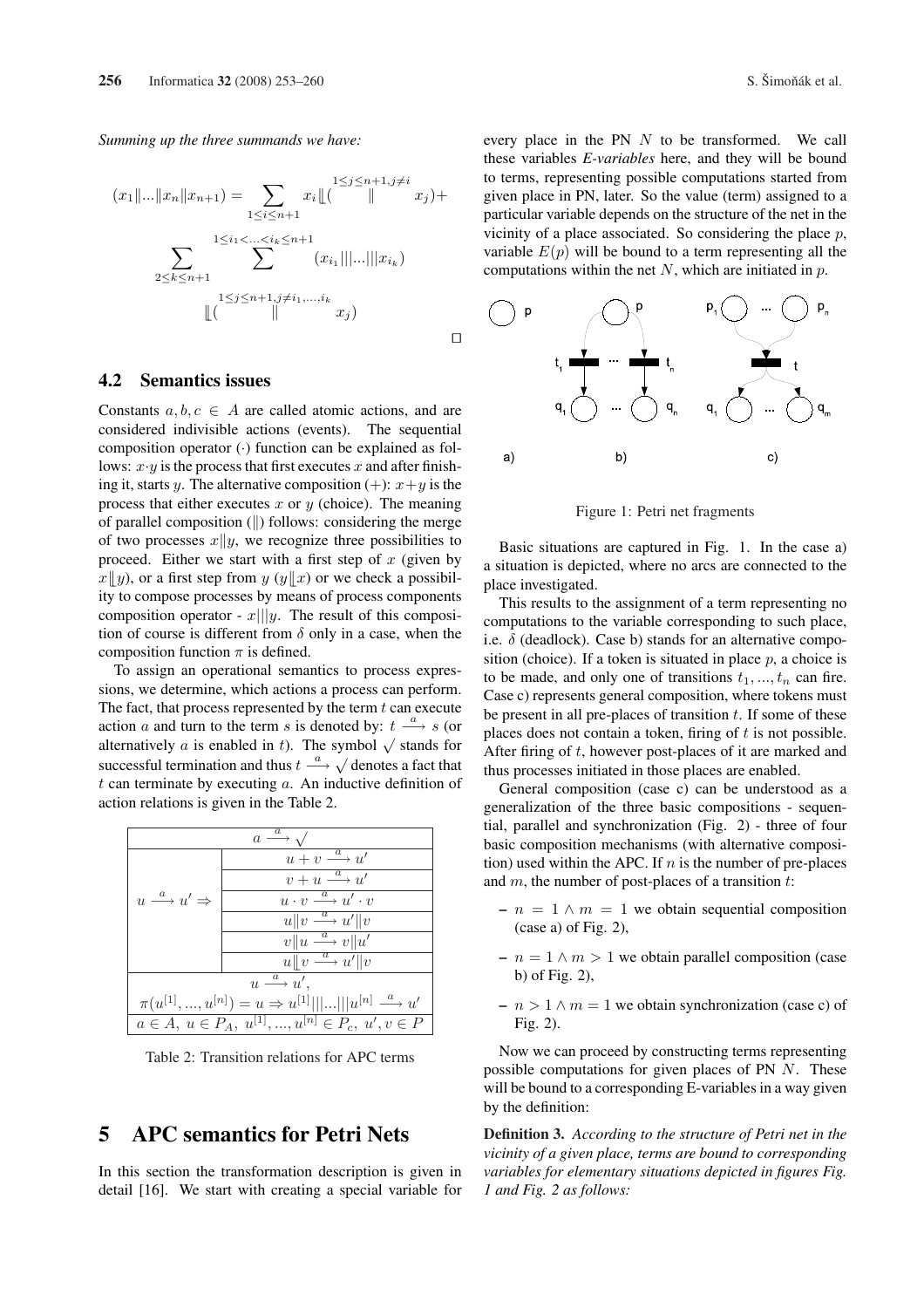

Figure 2: Basic compositions as a special cases of the general composition

- deadlock (Fig. 1a):  $E(p) = \delta$
- alternative composition (Fig. 1b):  $E(p)$  =  $t_1 \cdot E(q_1) + t_2 \cdot E(q_2) + \ldots + t_n \cdot E(q_n)$
- sequential composition (Fig. 2a):  $E(p)$  =  $t\cdot E(a)$
- parallel composition (Fig. 2b):  $E(p)$  =  $t\cdot (E(q_1) \parallel ... \parallel E(q_n))$
- synchronization (Fig. 2c):  $E(p_1)$  =  $(t \cdot E(q))^{[1]}, E(p_2) = (t \cdot E(q))^{[2]}, ..., E(p_n) = (t \cdot E(q))^{[n]}$  $E(q)$ <sup>[n]</sup>, and the composition function is defined:  $\pi((t E(q))^{[1]}, ..., (t E(q))^{[n]}) = t E(q)$  or  $\pi(E(p_1),...,E(p_n))=t\cdot E(q)$
- general composition (Fig. 1c):  $E(p_1)$  =  $(t \cdot (E(q_1) \parallel ... \parallel E(q_m)))^{[1]},$  $E(p_2) = (t \cdot (E(q_1) \parallel ... \parallel E(q_m)))^{[2]}, ...,$  $E(p_n) = (t \cdot (E(q_1) \parallel ... \parallel E(q_m)))^{[n]},$ and the composition function is defined in the following way:  $\pi(E(p_1),...,E(p_n)) = t \cdot (E(q_1) \parallel ... \parallel E(q_m))$
- transition without post-place(s) (Fig. 3a):  $E(p) = t$
- transition without pre-place(s) (Fig. 3b): a new place is added, such that firing properties of a transition given are preserved (Fig. 3c):  $E(p) = t \cdot E(q)$ .

In the case of the synchronization we can observe that, all variables composed are assigned to terms representing process components instead of true processes. These components, if all are present within the term representing the net computation, can merge together by means of composition function  $\pi$ , and form the true process (able to execute action t and then to behave like  $E(q)$ ).

Taking into account the case, when a transition without pre-places occurs within the net structure (Fig. 3b), the following solution is proposed: for every such transition  $t$ , a new pre-place is added, such that the firing properties of transition  $t$  are preserved (Fig. 3c). This is achieved by setting the initial marking of given place to  $\omega$ , where





Figure 3: Transitions without input/output

 $\forall n \in \mathbb{N}: \omega \pm n = \omega$ . In fact, this causes the transition t can be fired infinitely many times. Combining these basic principles, we are able to construct terms for more complicated net structures.

**Definition 4.** Let the PN N is given by  $N =$  $(P, T, pre, post)$ ,  $m \in \mathbb{N}^k$  stands for its initial marking, and  $k = |P|$ . Then the APC semantics for N with marking  $m$  is given by the formula:

$$
\mathcal{A}(N,m) = E(p_1)^{(i_1)} \|\dots \| E(p_k)^{(i_k)} \tag{4}
$$

Within the Definition 4,  $E(p_i)$  stands for an APCterm defined according to PN structure in the vicinity of the place  $p_i$  (Definition 3). The value  $i_j$  is given by  $i_j = m(p_j)$ , so it represents the marking with respect to place  $p_j$ ,  $1 \leq j \leq k$ .  $E(p_j)^{(i)}$  is defined as a term  $E(p_j)||...||E(p_j)$ , and represents a multiple (*i*-times) parallel composition of a process  $E(p_i)$ . Note that  $E(p_i)^{(0)} =$  $\delta$ . When  $i_j = \omega$  for place  $p_j$ , it means that  $E(p_j)$  can occur infinitely many times in resulting composition.

**Theorem 2.** For given PN  $N = (P, T, pre, post)$ , APCterm p, representing an algebraic (APC) semantics for the net N, transition  $t \in T$  and  $m, m'$  markings of N, following implication holds:

$$
(N, m) \stackrel{t}{\rightarrow} (N, m') \Rightarrow \mathcal{A}(N, m) \stackrel{t}{\rightarrow} \mathcal{A}(N, m')
$$

**Proof 2.** The proof is given by the induction on a structure of the net. Let us suppose, that a step in computation of  $N$ exists:  $(N, m) \xrightarrow{t} (N, m')$ , then

$$
\forall p_i \in (\mathbf{e}^t) : m(p_i) \ge pre(p_i, t)
$$

$$
\forall p_i \in P : m'(p_i) = m(p_i) - pre(p_i, t) + post(p_i, t)
$$

Algebraic semantics for Petri net  $N$  with marking  $m$  is given by:

$$
\mathcal{A}(N,m) = E(p_1)^{(i_1)} ||...|| E(p_k)^{(i_k)}, \ \ k = |P| \tag{5}
$$

Transition  $t$  fired in  $N$  within a step can be of two kinds:

1.  $|\cdot|t|=1$ 2.  $|\cdot|t| > 2$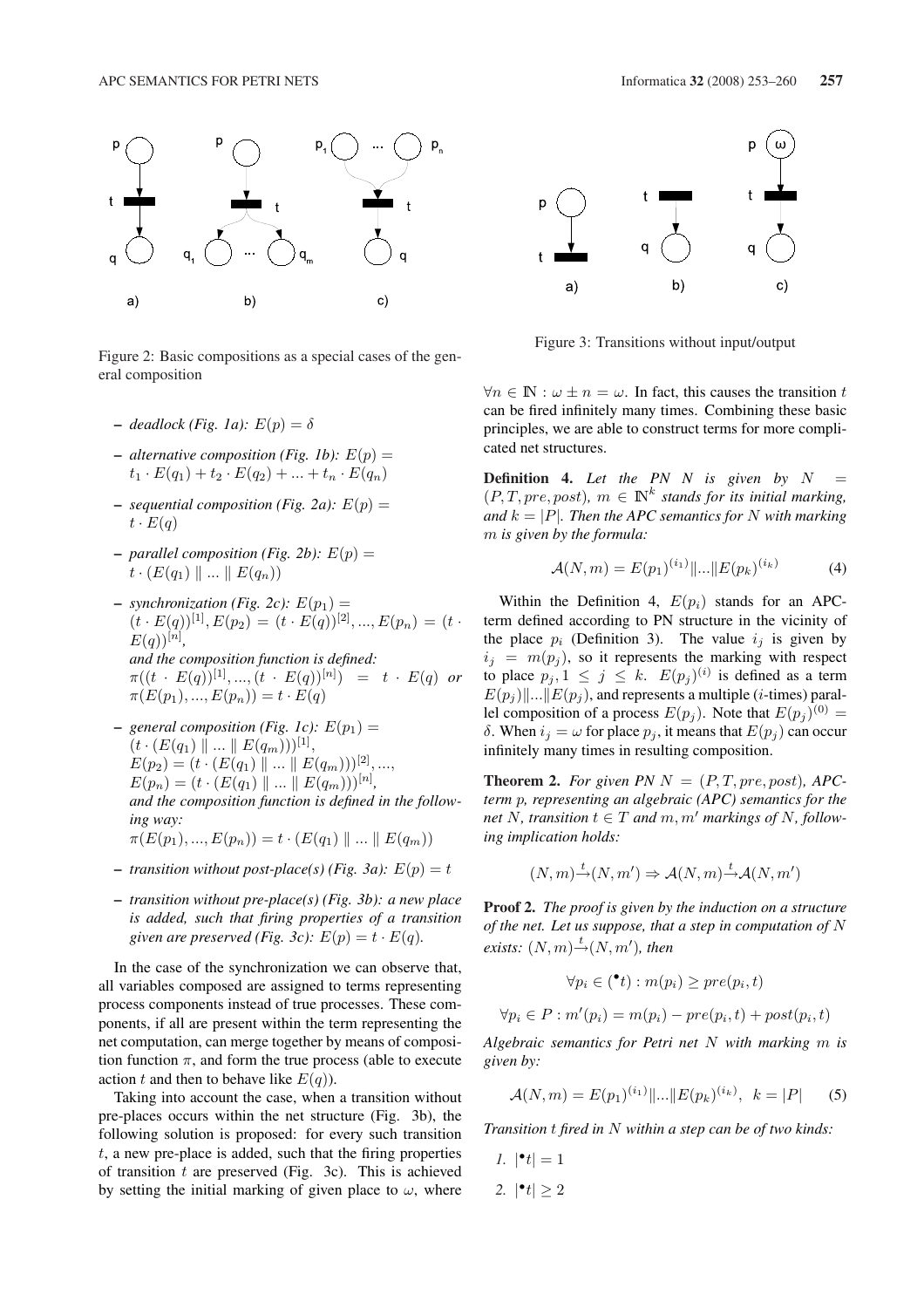According to the transition relations of APC (Table 2), a step can be made by executing the action of the true process or by merging the process components together with execution of an action associated. Let us explore the two cases:

1. If  $|\cdot|$  = 1 is the case, the situation is captured in the Fig. 4, case a). Then within the Petri net  $N$  holds:  $m(p_a) \geq pre(p_a, t)$  (so the place  $p_a$  contains a token(s)) and also  $m'(p_i) = m(p_i) + post(p_i, t)$   $pre(p_i, t), p_i \in P$  is a new marking after firing of the transition t. If  $E(p_a) = t \cdot (E(p_c) ||... || E(p_d))$ is corresponding APC semantics for process initiated in the place  $p_a$ , then a step (action t) is enabled  $E(p_a)^{-1}E(p_c)||...||E(p_d)$ , since  $E(p_a)$  is present in specification  $A(N, m)$ . Let values  $j_l, l \in \{1, ..., k\}$ are given by:  $j_l = i_l - pre(p_l, t) + post(p_l, t)$ . When a step  $A(N, m) \xrightarrow{t} A(N, m')$  occurs, corresponding APC semantics of the net  $(N, m')$  is given by:

$$
\mathcal{A}(N, m') = E(p_1)^{(j_1)} ||...|| E(p_k)^{(j_k)}, \qquad (6)
$$

$$
k = |P|
$$



Figure 4: Two cases considered for a step in computation  $of N$ 

2. Here transition  $t$  firing in Petri net  $N$  occurs, for which  $|\cdot t| \ge 2$  holds. Situation is depicted in Fig. 4, case b). Within the Petri net N there holds:  $m(p_a)$  >  $pre(p_a, t), \ldots, m(p_b) \ge pre(p_b, t)$  (so the places  $p_a, \ldots, p_b$  contain enough tokens) and thus transition t can fire. From the definition of APC semantics for Petri net  $N(5)$  and Definition 3, we have that a step from  $(N, m)$  is represented by:

$$
E(p_a)^{(i_a)} \parallel ... \parallel E(p_b)^{(i_b)} \stackrel{t}{\longrightarrow} \tag{7}
$$

$$
E(p_c)^{(j_c)} \parallel ... \parallel E(p_d)^{(j_d)}
$$

The step is enabled in  $A(N, m)$  since values  $i_a, \ldots, i_b$ are given by number of tokens in corresponding places. According to the definition, variables  $E(p_a)$ ,..., $E(p_b)$  are bound to process components and composition function is defined:

$$
\pi(E(p_a),...,E(p_b)) = t \cdot (E(p_c) \parallel ... \parallel E(p_d)).
$$
 The step (7) thus is enabled, and (6) holds, where:  $j_1 = i_1 + post(p_1, t) - pre(p_1, t),..., j_k = i_k + post(p_k, t) - pre(p_k, t).$ 

We can conclude, that if a step in Petri net  $N$  with marking m is enabled, so it is enabled also in corresponding algebraic representation  $A(N, m)$ .

 $\Box$ 

We give a small example here, representing the configuration of Petri net  $N$  sometimes called confusion (Fig. 5) for the sake of clarity.



Figure 5: Confusion

First, APC-terms are assigned to variables created for every place of Petri net  $N$ .

$$
E(p_1) = t_1 \cdot E(q_1) + (t_2 \cdot E(q_2))^{[1]},
$$
  
 
$$
E(p_2) = (t_2 \cdot E(q_2))^{[2]}
$$

Next, the composition function  $\pi$  is defined:

$$
\pi((t_2 \cdot E(q_2))^{[1]}, (t_2 \cdot E(q_2))^{[2]}) = t_2 \cdot E(q_2) \tag{8}
$$

Within the initial marking  $m_0$  of Petri net N, the only place holding a token is  $p_1$ , so only the variable corresponding to this place will be included within the equation describing the algebraic semantics of  $N$ .

$$
\mathcal{A}(N,m_0) = E(p_1) = t_1 \cdot E(q_1) + (t_2 \cdot E(q_2))^{[1]} = t_1 \cdot E(q_1) + \delta = t_1 \cdot E(q_1)
$$

In the configuration depicted, the only transition enabled is  $t_1$  and it can fire. This is not the case of the transition  $t_2$ , because the place  $p_2$ , the pre-place of  $t_2$  is not marked. The same could be observed within the APC representation - only one process component  $((t_2 \cdot E(q_2))^{[1]})$  is present within the equation (so the mapping  $\pi$  cannot be used to produce a true process) and it thus cannot perform any action and is replaced by the  $\delta$ .

### An example 6

An example has been chosen to demonstrate a way how the transformation rules proposed can be used. The Petri net N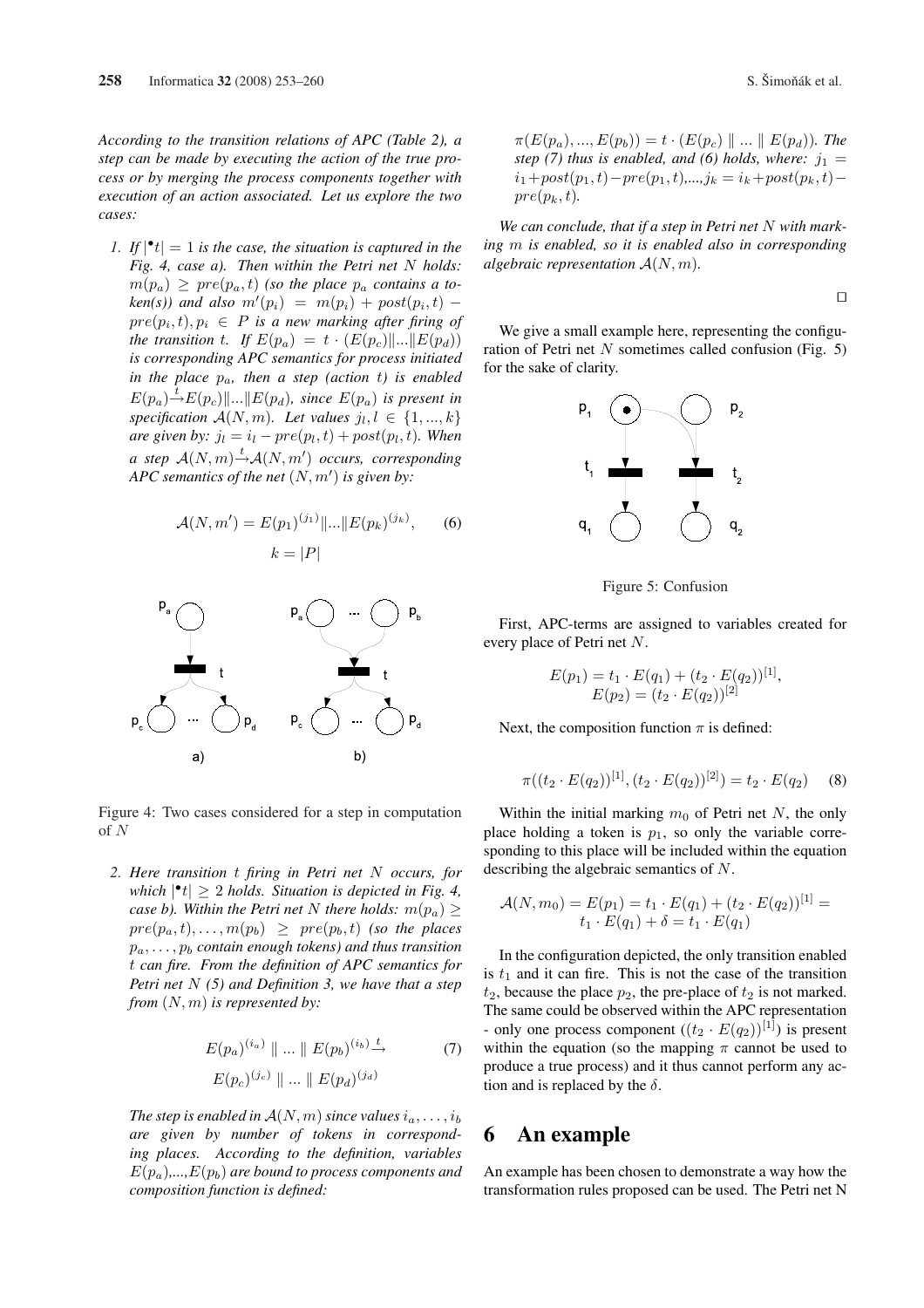(depicted in Fig. 6) represents a synchronization problem for sharing one resource by two processes. System modeled consists of two processes (let the first process represented by the places  $p_1, p_2$  and transitions  $t_1, t_3$ , be named A, and the second one  $(p_3, p_4, t_2, t_4)$  be named B). The resource shared is represented by the place  $p_0$ . The token at this place indicates the resource is free to be shared either by process A or process B. The place  $p_2$  stands for the condition 'process  $A$  is using the resource', firing transition  $t_1$  starts the resource usage and firing  $t_3$  ends it. Similarly, for process  $B$ , firing  $t_2$  starts and firing  $t_4$  ends the usage respectively. A token occurrence in the place  $p_3$  indicates the resource is used by the process  $B$ .



Figure 6: Petri net for resource sharing

We start with assigning APC-terms to variables created for every place of PN  $N$ , according to the structure of the net in the vicinity of the corresponding place.

$$
E(p_1) = (t_1 \cdot E(p_2))^{[1]}, E(p_2) = t_3(E(p_0) \parallel E(p_1)),
$$
  
\n
$$
E(p_3) = t_4(E(p_0) \parallel E(p_4)), E(p_4) = (t_2 \cdot E(p_3))^{[1]},
$$
  
\n
$$
E(p_0) = (t_1 \cdot E(p_2))^{[2]} + (t_2 \cdot E(p_3))^{[2]}
$$

Composition function  $\pi$  is defined in two cases:

$$
\pi((t_1 \cdot E(p_2))^{[1]}, (t_1 \cdot E(p_2))^{[2]}) = t_1 \cdot E(p_2) \quad (9)
$$

$$
\pi((t_2 \cdot E(p_3))^{[1]}, (t_2 \cdot E(p_3))^{[2]}) = t_2 \cdot E(p_3) \tag{10}
$$

Since the initial marking of Petri net N is given as  $m_0 =$  $(1, 1, 0, 0, 1)$ , only three places  $(p_0, p_1 \text{ and } p_4)$  hold tokens, and only variables corresponding to these places will take place in equation describing the algebraic semantics of PN  $N$ .

$$
\mathcal{A}(N, m_0) = E(p_0) \| E(p_1) \| E(p_4)
$$
 (11)

Since the term on the RHS of equation (11) represents parallel composition of three processes, we expand it according to  $(2)$ :

$$
= E(p_0) \mathop{\mathop{\parallel}} (E(p_1) \mathop{\mathop{\parallel}} E(p_4)) + E(p_1) \mathop{\mathop{\parallel}} (E(p_0) \mathop{\mathop{\parallel}} E(p_1)) + E(p_4) \mathop{\mathop{\parallel}} (E(p_0) \mathop{\mathop{\parallel}} E(p_1)) +
$$

$$
(E(p_0)||E(p_1))||E(p_4) + (E(p_0)||E(p_4))||E(p_1) + (E(p_1)||E(p_4))||E(p_4)||E(p_5) + (E(p_0)||E(p_1)||E(p_4))
$$

After substituting terms assigned (bound) to variables  $E(p_0)$ ,  $E(p_1)$  and  $E(p_4)$ , we can write:

$$
= [(t_1 \cdot E(p_2))^{[2]} + (t_2 \cdot E(p_3))^{[2]}] [((t_1 \cdot E(p_2))^{[1]} ||(t_2 \cdot E(p_3))^{[1]}] +(t_1 \cdot E(p_2))^{[1]} [[((t_1 \cdot E(p_2))^{[2]} + (t_2 \cdot E(p_3))^{[2]}] ||(t_2 \cdot E(p_3))^{[1]}] [[((t_1 \cdot E(p_2))^{[2]} + (t_2 \cdot E(p_3))^{[2]}] ||(t_1 \cdot E(p_2))^{[1]}] + ([(t_1 \cdot E(p_2))^{[2]} + (t_2 \cdot E(p_3))^{[2]}] |||(t_1 \cdot E(p_2))^{[1]}] ||(t_2 \cdot E(p_3))^{[1]} + ([(t_1 \cdot E(p_2))^{[2]} + (t_2 \cdot E(p_3))^{[2]}] |||(t_2 \cdot E(p_3))^{[1]} + ([(t_1 \cdot E(p_2))^{[2]} + (t_2 \cdot E(p_3))^{[2]}] |||(t_2 \cdot E(p_3))^{[1]}] ||(t_1 \cdot E(p_2))^{[2]} + (t_2 \cdot E(p_3))^{[2]} + ([(t_1 \cdot E(p_2))^{[2]} + (t_2 \cdot E(p_3))^{[2]}] |||(t_1 \cdot E(p_2))^{[2]} + ([t_1 \cdot E(p_2))^{[2]} + ([t_2 \cdot E(p_3))^{[2]}] |||(t_1 \cdot E(p_2))^{[1]} ||(t_2 \cdot E(p_3))^{[1]}||
$$

Using the composition  $(\pi)$  definition (9, 10) and axioms associated (A11, A13), we have:

$$
(t_1 \cdot E(p_2)) \mathcal{L}(t_2 \cdot E(p_3))^{[1]} + (t_2 \cdot E(p_3)) \mathcal{L}(t_1 \cdot E(p_2))^{[1]}
$$

Using the left merge operator axiom (A9) and substituting for  $E(p_2)$  and  $E(p_3)$  we obtain:

$$
= t_1(E(p_2) \| (t_2 \cdot E(p_3))^{[1]}) + t_2(E(p_3) \| (t_1 \cdot E(p_2))^{[1]})
$$
  
=  $t_1(t_3(E(p_0) \| E(p_1)) \|$   
 $(t_2 \cdot E(p_3))^{[1]}) + t_2(t_4(E(p_0) \| E(p_4)) \| (t_1 \cdot E(p_2))^{[1]})$ 

Considering all the cases for two processes composed by the parallel composition operator  $(\parallel)$  and using the axiom A6:

$$
= t_1(t_3(E(p_0) \parallel E(p_1)) \parallel (t_2 \cdot E(p_3))^{[1]} +
$$
  
\n
$$
(t_2 \cdot E(p_3))^{[1]} \parallel t_3(E(p_0) \parallel E(p_1)) +
$$
  
\n
$$
t_3(E(p_0) \parallel E(p_1)) ||(t_2 \cdot E(p_3))^{[1]}) +
$$
  
\n
$$
t_2(t_4(E(p_0) \parallel E(p_4)) \parallel (t_1 \cdot E(p_2))^{[1]} +
$$
  
\n
$$
(t_1 \cdot E(p_2))^{[1]} \parallel t_4(E(p_0) \parallel E(p_4)) +
$$
  
\n
$$
t_4(E(p_0) \parallel E(p_4)) ||(t_1 \cdot E(p_2))^{[1]}) + \delta + \delta) +
$$
  
\n
$$
t_2(t_4(E(p_0) \parallel E(p_4)) \parallel (t_1 \cdot E(p_2))^{[1]} + \delta + \delta) +
$$
  
\n
$$
t_2t_4(E(p_0) \parallel E(p_1)) \parallel (t_2 \cdot E(p_3))^{[1]}) +
$$
  
\n
$$
t_2t_4((E(p_0) \parallel E(p_4)) \parallel (t_1 \cdot E(p_2))^{[1]})
$$

Since  $E(p_4) = (t_2 \cdot E(p_3))^{[1]}$  and  $E(p_1) = (t_1 \cdot$  $E(p_2)$ <sup>[1]</sup>, we can write:

$$
= t_1t_3((E(p_0) \parallel E(p_1)) \parallel E(p_4)) +t_2t_4((E(p_0) \parallel E(p_4)) \parallel E(p_1))= t_1t_3(E(p_0) \parallel E(p_1) \parallel E(p_4)) +t_2t_4(E(p_0) \parallel E(p_1) \parallel E(p_4))
$$

Using axiom A4, the term becomes even simpler:

$$
= (t_1t_3 + t_2t_4)(E(p_0) \parallel E(p_1) \parallel E(p_4))
$$